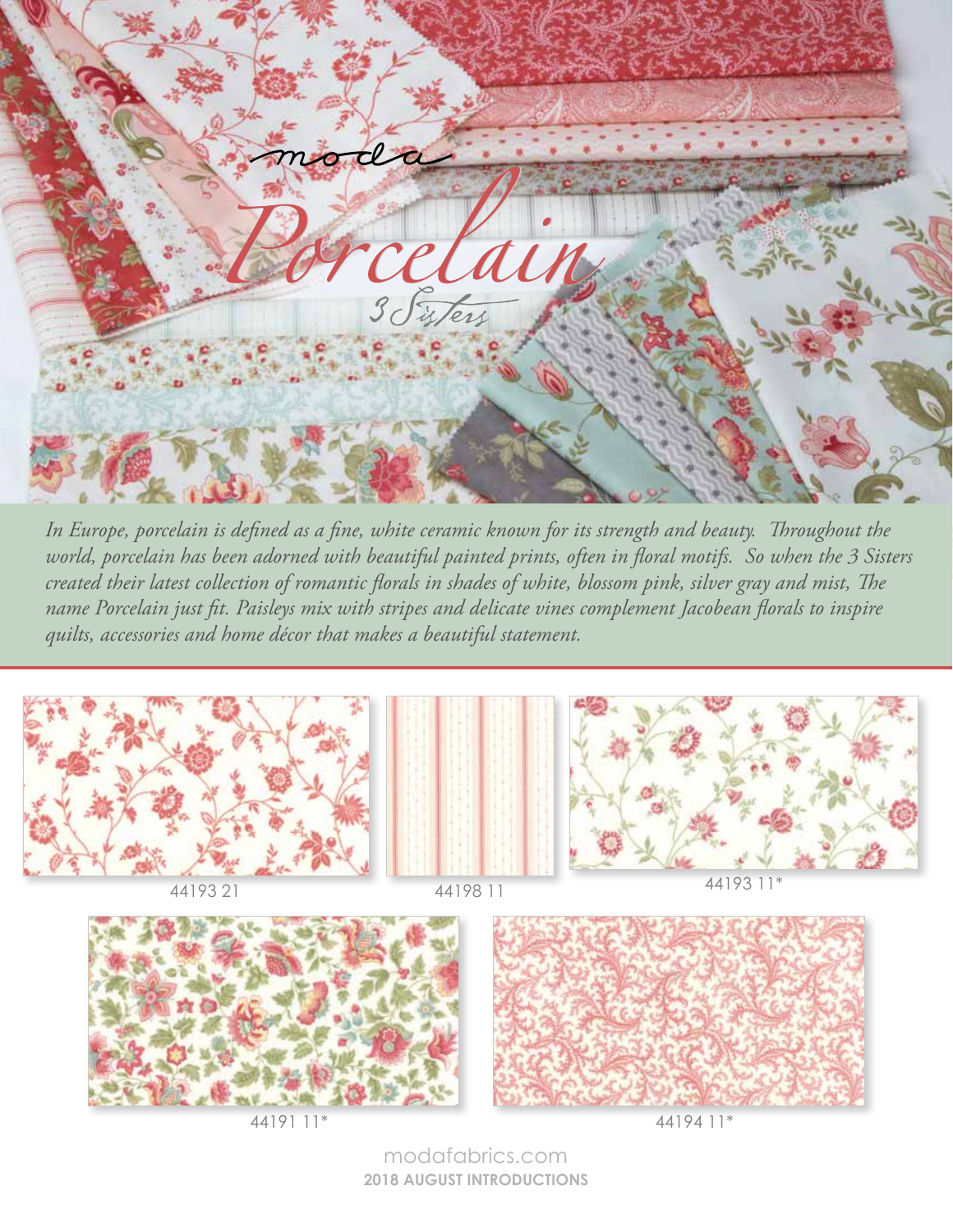## **Porcelain** *3 Sisters*







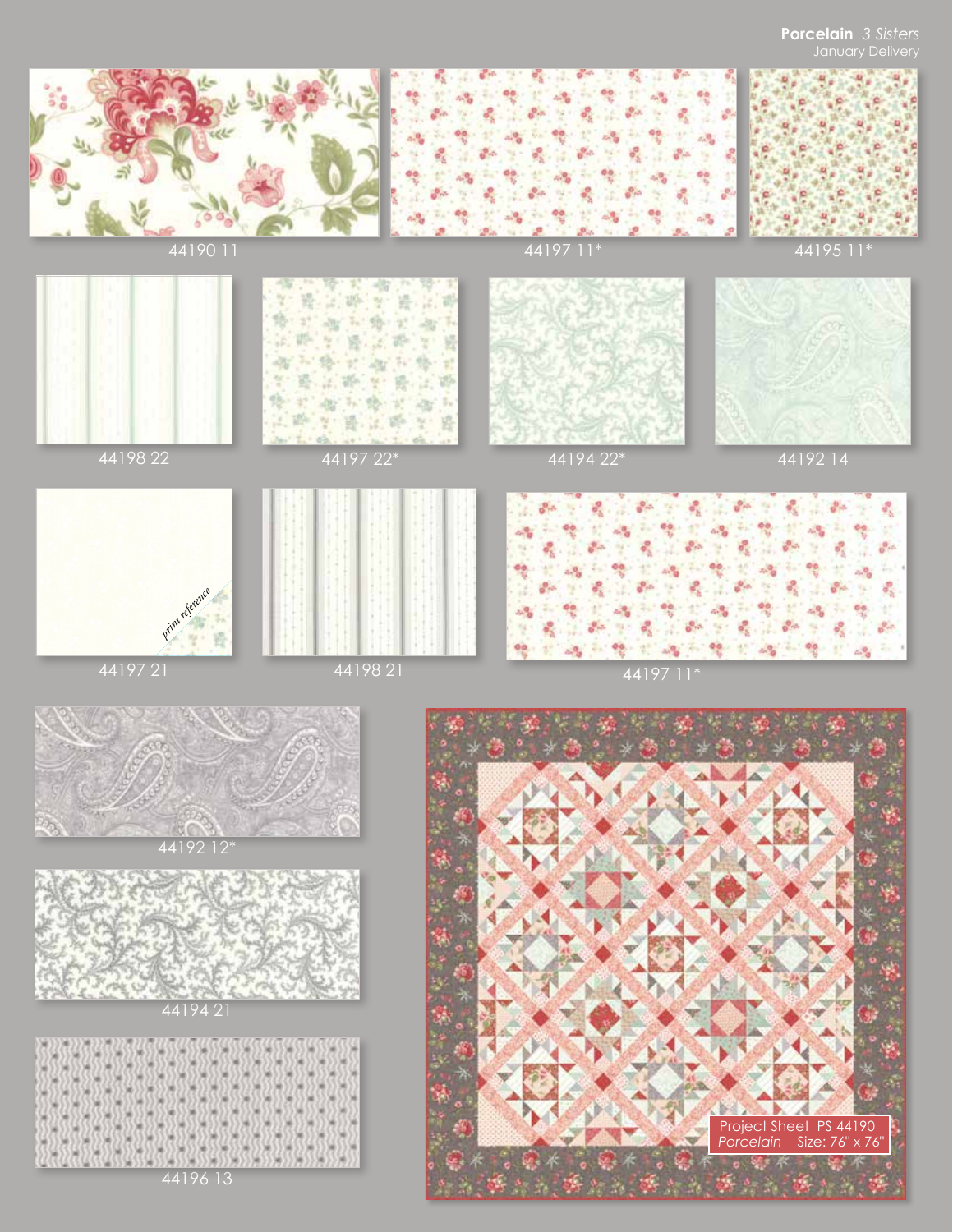













44193 15 44194 15 44195 15

Where flowers bloom, so does hope. Le Lady Bird Johnson





44190 16\*



44192 16\*

modafabrics.com **2018 AUGUST INTRODUCTIONS**